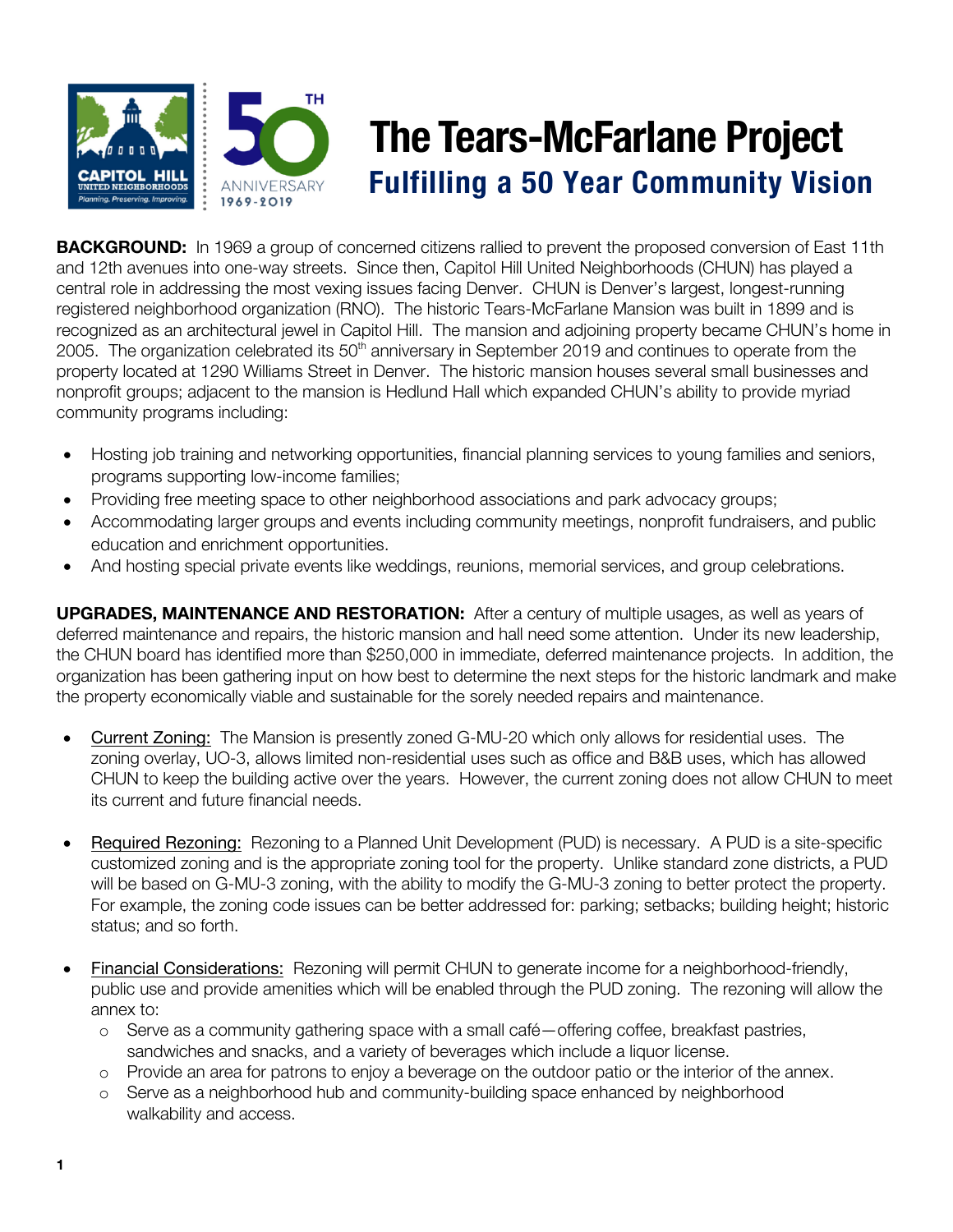**STATUS OF REZONING APPLICATION:** A rezoning application has not yet been applied for, however, the concept outlined above will serve as the basis for the application. We expect the rezoning to take a few months as we work with Community Planning and Development.

**CONCLUSION:** PUD rezoning will enable CHUN to continue using the property as it has for many years to work with local small merchants, artists, entrepreneurs and service providers with ties to the neighborhood. A community becomes healthier and more vibrant through the active involvement of those who live and work in the neighborhood.

## **Frequently Asked Questions**

As it faced significant financial concerns in late-2016/early-2017, Capitol Hill United Neighborhoods (CHUN) began a broad engagement process in 2017 with community outreach and communications with external stakeholders. In 2018, CHUN engaged City Street Investors (CSI)—responsible for transforming historically significant jewels, like Denver's Union Station—to determine neighborhood perspectives and identify potential uses for the property. Collectively the two groups have initiated the necessary due diligence required for a project like restoring and preserving a 120-year-old property. Throughout this outreach process, a set of frequently asked questions have developed. They along with their respective responses can be found below:

### **Q. What is the Tears McFarlane House?**

**A.** Built in 1899, this Colonial Revival style mansion has been the property and home of the Capitol Hill United Neighborhoods organization (CHUN) since 2005. The mansion itself is approx. 8700 S.F. and the grounds include an additional 1500 S.F. building, called Hedlund Hall (or the Annex), which was built as an event center in the early 1980s.

Railroad attorney Daniel W. Tears and his wife commissioned the construction of the house in 1898. They lived in the house for more than 40 years. In 1937, the house was purchased by Ida and Frederick McFarlane. After Ida's death, Frederick married Lillian Cushing, a dancer and actress, who gave dancing lessons in a studio in the basement.

The *Denver Post* proclaimed the home's dining room as "one of the loveliest in the city" in 1962, the same year that Mr. McFarlane died. Lillian stayed in the mansion until 1966. In 1966, it became the residence and offices of U.S. Senator Gary Hart. The house was owned by the McFarlane family until 1972 when it was sold to investors. The house served as an office building until 1977 when it was purchased by the City of Denver for use as the Capitol Hill Community Center. It became the Greater Capitol Hill Events Center in 1977, and then the Center for the People of Capitol Hill. It would be owned by a separate nonprofit bearing the same name.

When the Center for the People of Capitol Hill shutdown due to poor financial performance in the early 2000s, the entire property was transferred to CHUN. CHUN has owned and operated the property since then.

#### **Q. Why does the House need to be revitalized?**

**A.** Although the mansion is very beautiful, it is in a poor state of repair and has been a significant financial burden for CHUN since the organization acquired the building in 2005. Some argue that the condition of the property caused the financial demise of its previous owner(s) as well. All of the systems in the building require replacement. Revitalization of the building, grounds and other improvements, including enhanced access in order to comply with the Americans with Disabilities Act are expected to cost in excess of \$2M.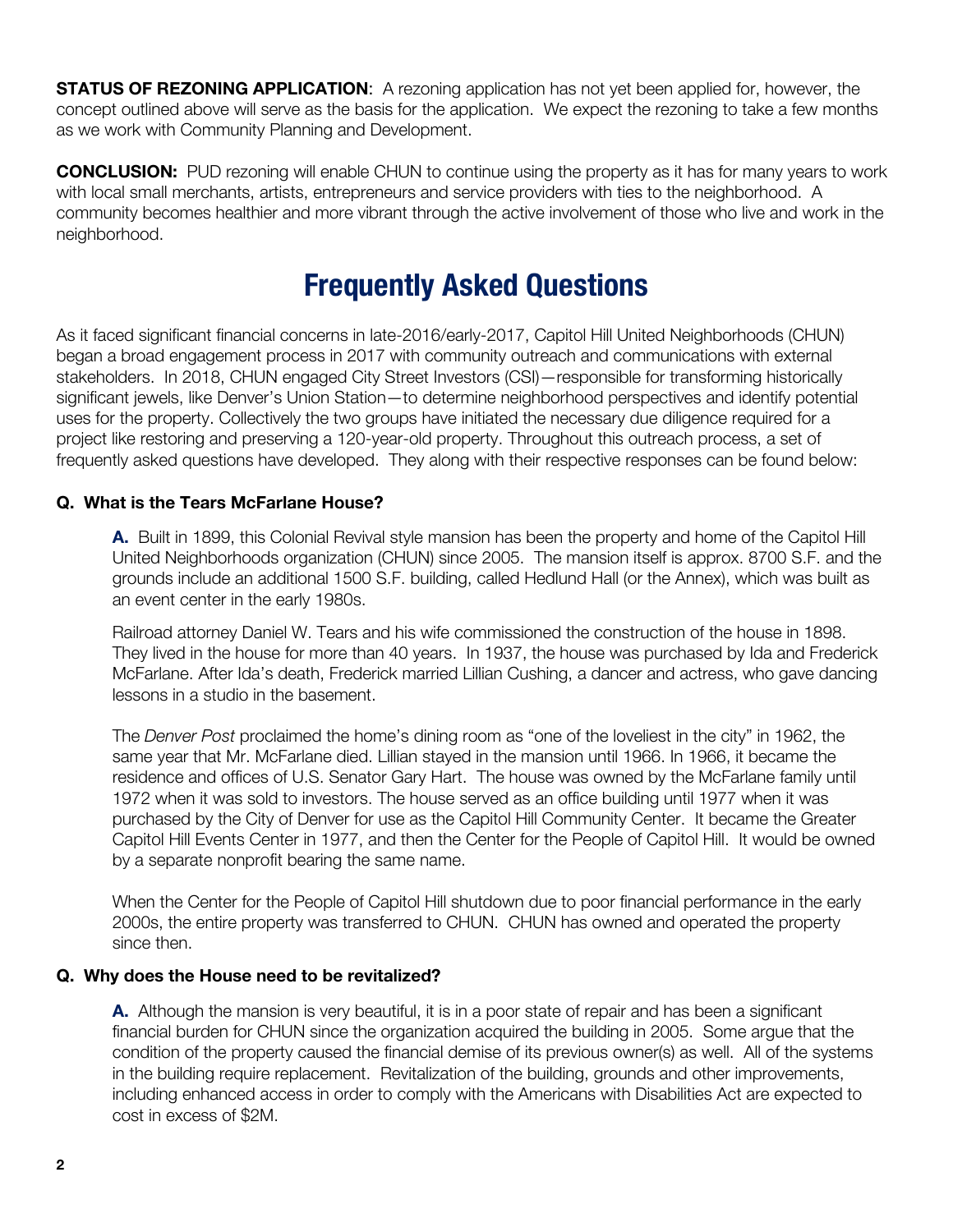#### **Q. How will the revitalization be financed?**

**A.** CHUN will enter into a 50-50 partnership with City Street Investors LLC ("CSI"). CHUN will sell a 50% equity in the property to CSI and retain a 50% interest. The proceeds of the sale will provide CHUN with a significant endowment to be invested in perpetuity. Thus, providing CHUN with the financial resources it needs for programming in the future. CSI will finance the revitalization costs.

#### **Q. How will this partnership work?**

**A.** While day-to-day management of the property will be the responsibility of CSI, all significant decisions affecting the property will be made by agreement of both CHUN and CSI in accordance with the terms of a detailed Operating Agreement.

#### **Q. Who is City Street Investors LLC?**

**A.** CSI is a partnership of Pat McHenry, Joe Vostrejs and Rod Wagner, all long-time Denver residents. The company is primarily known for its neighborhood retail and restaurant projects, some of which include 6<sup>th</sup> & Gilpin (Novo Coffee, Satchel's, etc.), 6<sup>th</sup> & Fillmore (Shaver-Ramsey, Barre3), 12<sup>th</sup> & Madison (TAG Burger Bar, Blue Pan Pizza) and Hangar 2 Dining District in Lowry (Lowry Beer Garden, Officers Club, North County). The company also co-developed Denver Union Station and is responsible for the all-local retail line-up and operates Terminal Bar, Cooper Lounge, Pigtrain Coffee and Milkbox Ice Creamery.

#### **Q. What is the vision for the revitalization?**

**A.** CSI and CHUN conducted a series of focus groups with neighborhood residents, business owners and other stakeholders to determine preferences, needs and desires for the property. Participants in these focus groups helped formulate a set of concepts that would help CHUN preserve the property, invigorate the nonprofit's programming, and help create a funding stream for CHUN's future operations and community support. Paramount among the results was that the property be opened up to the community as much as possible. Moreover, it should serve as an accessible, inclusive neighborhood gathering place—a place to have a cup of coffee; read a book; work on a computer; buy a bottle of water; grab a bite to eat or meet friends for a glass of wine; etc. Other expressed desires included that the building continue to offer space for community events, fundraisers, etc.

#### **Q. How were the focus group participants selected? How were the focus groups conducted? What other neighborhood outreach has been done?**

**A.** CHUN has an extensive membership database of more than 800 area residents and business owners. Wide outreach was conducted, including social media postings that generated thousands of views. Participants were randomly selected. CHUN board members were also invited to observe the focus groups. In all 4 focus group sessions were conducted with more than 15 participants in each group. The focus groups were conducted using proper techniques. No leading questions were asked, and participants were encouraged to freely share their thoughts, suggestions, opinions and concerns about the property. In addition to the focus groups, CHUN volunteers conducted surveys of park visitors over 5 weekends. More than 150 surveys were collected.

#### **Q. So what will be the uses in the property?**

**A.** The historic mansion itself will continue its primary use as leasable office space and home of CHUN. It will also continue to be available for small events and meetings. The Annex building will be fully reconstructed on a similar size footprint. The Annex building will be built-out as a small café. The grounds and gardens will be extensively restored and improved as public space with seating and tables.

#### **Q. What will the Café be like?**